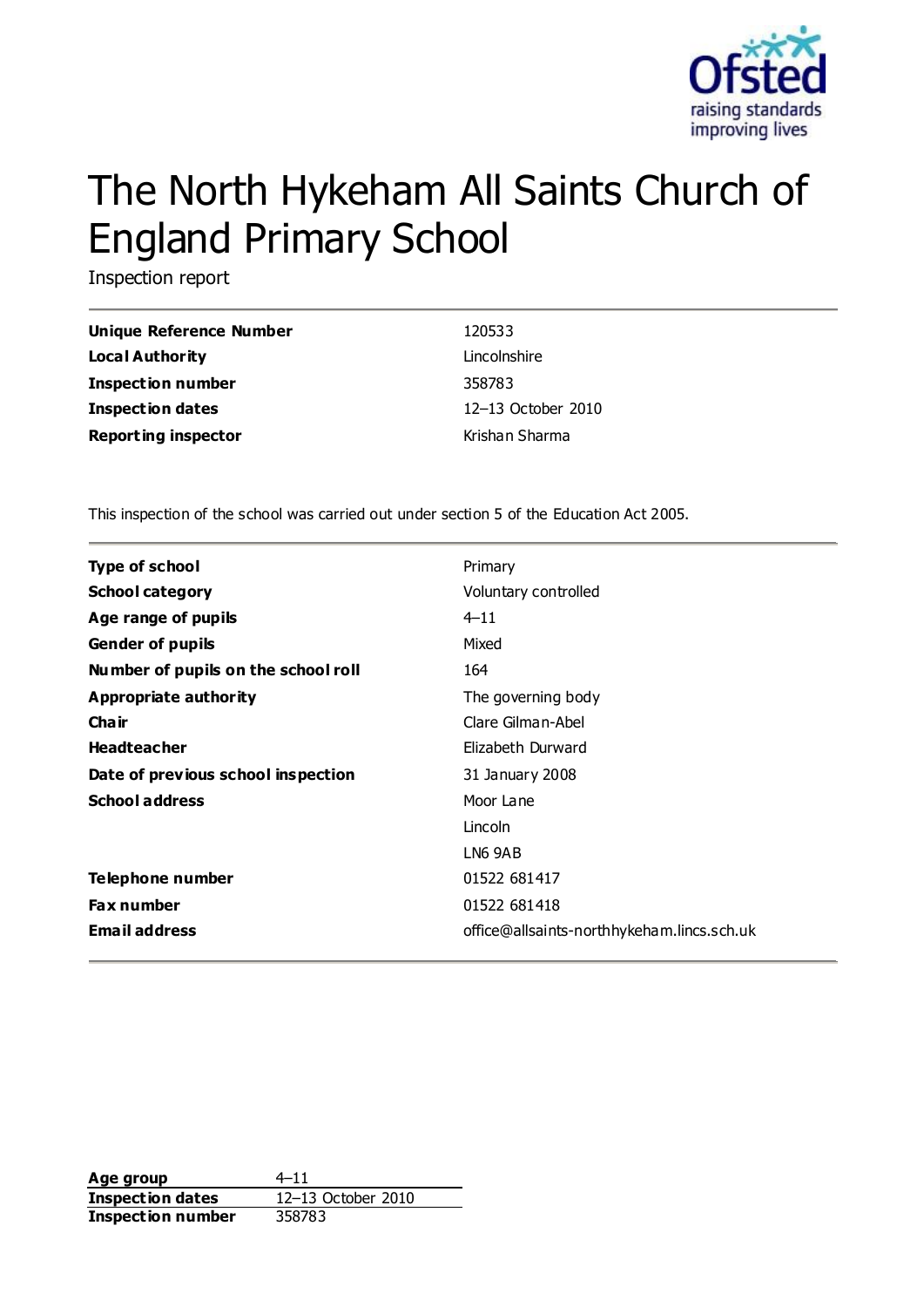The Office for Standards in Education, Children's Services and Skills (Ofsted) regulates and inspects to achieve excellence in the care of children and young people, and in education and skills for learners of all ages. It regulates and inspects childcare and children's social care, and inspects the Children and Family Court Advisory Support Service (Cafcass), schools, colleges, initial teacher training, work-based learning and skills training, adult and community learning, and education and training in prisons and other secure establishments. It assesses council children's services, and inspects services for looked after children, safeguarding and child protection.

Further copies of this report are obtainable from the school. Under the Education Act 2005, the school must provide a copy of this report free of charge to certain categories of people. A charge not exceeding the full cost of reproduction may be made for any other copies supplied.

If you would like a copy of this document in a different format, such as large print or Braille, please telephone 0300 1234 234, or email **[enquiries@ofsted.gov.uk](mailto:enquiries@ofsted.gov.uk)**.

You may copy all or parts of this document for non-commercial educational purposes, as long as you give details of the source and date of publication and do not alter the documentation in any way.

To receive regular email alerts about new publications, including survey reports and school inspection reports, please visit our website and go to 'Subscribe'.

Royal Exchange Buildings St Ann's Square Manchester M2 7LA T: 0300 1234 234 Textphone: 0161 618 8524 E: **[enquiries@ofsted.gov.uk](mailto:enquiries@ofsted.gov.uk)**

W: **[www.ofsted.gov.uk](http://www.ofsted.gov.uk/)**

© Crown copyright 2010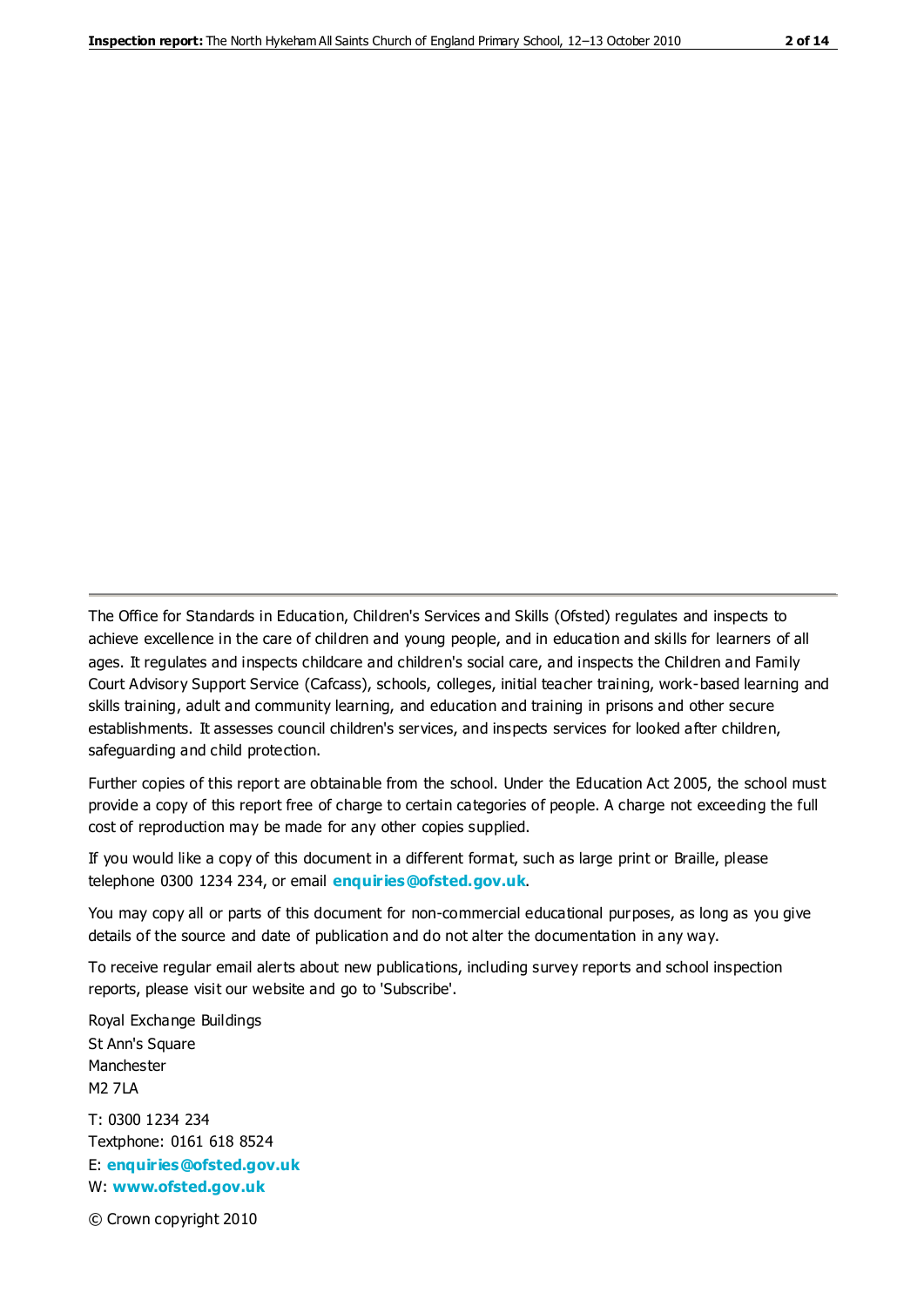# **Introduction**

This inspection was carried out by three additional inspectors. They observed seven teachers and made 14 classroom visits. Meetings were held with four governors, senior and middle leaders and a group of pupils. Inspectors looked at some of the school's policies and procedures, pupils' current and past written work and the tracking data used to monitor pupils' progress. Thirty-five parent and carer questionnaires were analysed, as well as those completed by Key Stage 2 pupils and by staff.

The inspection team reviewed many aspects of the school's work. It looked in detail at the following.

- $\blacksquare$  How well do pupils make progress as they move through the school in reading, writing and mathematics, particularly in Key Stage 1?
- $\blacksquare$  How effective is the quality of teaching in ironing out inconsistencies in pupils' progress?
- Are the school's monitoring and evaluation procedures rigorous and accurate, and to what extent do they contribute to its capacity to secure and sustain improvement?

# **Information about the school**

This is a smaller-than-average primary school. An overwhelming majority of pupils come from White British backgrounds and few are from minority ethnic groups. There are a small number of Traveller pupils, and a very small minority of pupils who speak English as an additional language. The proportion of pupils known to be eligible for free school meals is below average. The proportion of pupils with special educational needs and/or disabilities is broadly average. Most of these relate to specific learning difficulties or behavioural, emotional and social difficulties. The school holds the Healthy School Status and the Activemark in recognition of its work in sport.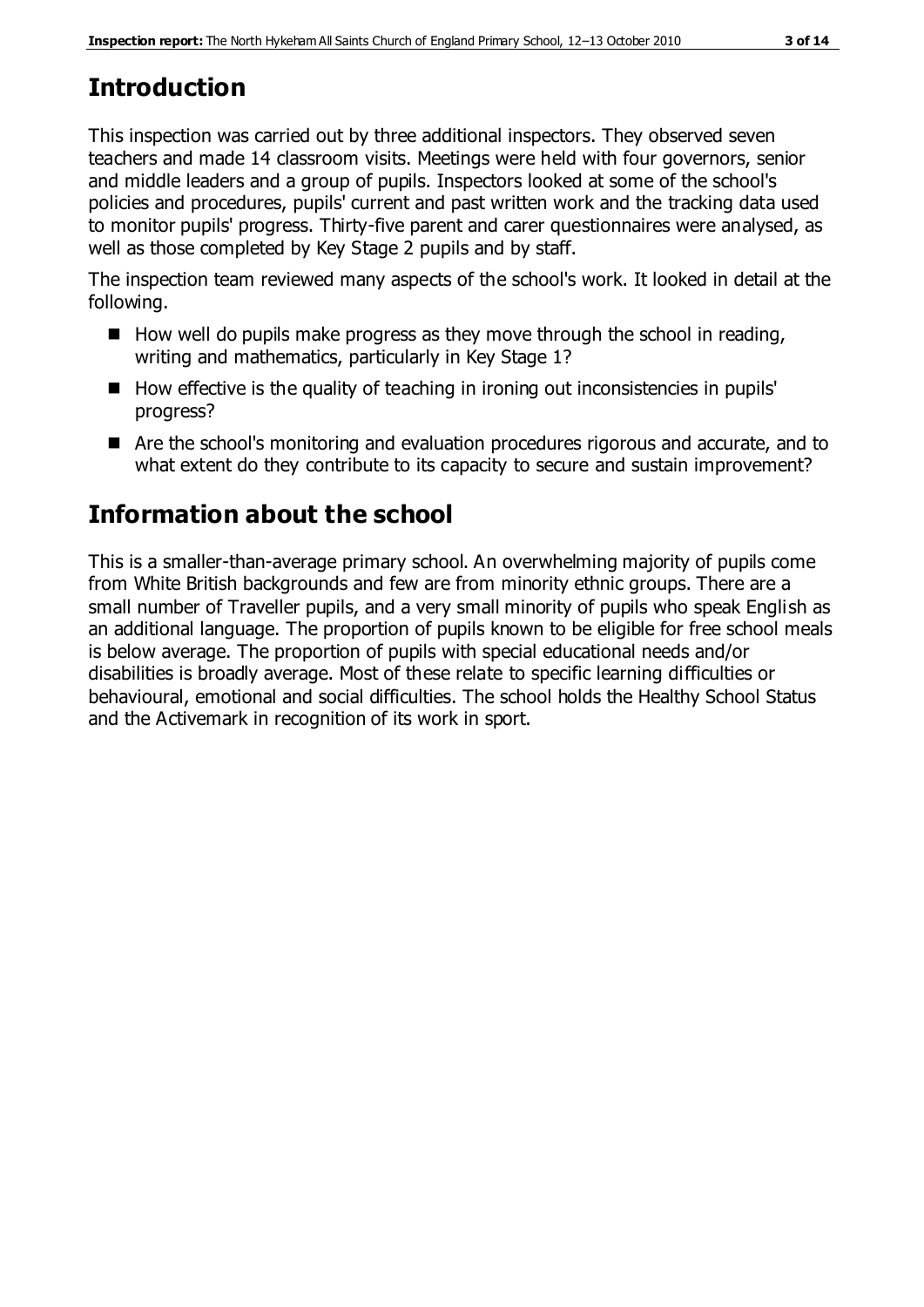# **Inspection judgements**

| Overall effectiveness: how good is the school?  |  |
|-------------------------------------------------|--|
| The school's capacity for sustained improvement |  |

### **Main findings**

The North Hykeham All Saints CofE Primary School provides a satisfactory quality of education. Its relationships with parents and carers, and with the local community it serves, are good. Effective partnerships it has established with local services and schools are used well to improve its provision for pupils with specific needs. Senior leaders and the governing body are committed to ensuring that pupils of all faiths and cultures are valued.

The progress pupils make is satisfactory overall but varies as they move through the school. Children get a sound start in the Early Years Foundation Stage but their knowledge, understanding and skills remain below average on entry to Year 1. Progress is satisfactory in Key Stage 1 but gains momentum towards the end of Key Stage 2. As a result, pupils' attainment is broadly average by the end of Year 6. It is stronger in English than in mathematics. Pupils are becoming more confident writers and are beginning to tackle more complex mathematical problems. However, some pupils' progress is restricted when they repeat mistakes in the use of routine but essential practical skills, such as basic punctuation, spellings of familiar words, construction of complex sentences and handling of mathematical operations. Opportunities for pupils to practise these and other key skills in wider, meaningful contexts are limited, although the recently redesigned curriculum is beginning to promote them in different subject areas.

Teaching is satisfactory overall. Most of the best teaching is found in Key Stage 2. In all lessons teachers regularly assess pupils' progress, but they do not use the outcomes of such assessment to adjust subsequent planning consistently well to meet the needs of all pupils. In the good lessons, teachers ensure that the most able pupils are sufficiently challenged to produce their best work and make comments that are precise and clearly point to areas where pupils can improve their work. In the satisfactory lessons, pupils are not challenged or guided well enough to make good progress. Similarly, the marking of pupils' written work is not consistently good enough to direct pupils effectively in their learning.

Sound self-evaluation has helped the school to secure improvement in areas identified in the previous inspection and underpins its satisfactory capacity for further sustained improvement. Data collection and analysis are now embedded features, as are the monitoring of teaching and learning and scrutiny of pupils' written work. Even so, they are not yet carried out sufficiently rigorously, and the monitoring of teaching and learning does not always focus enough on the impact of teaching on the quality of pupils' learning.

## **What does the school need to do to improve further?**

■ Accelerate pupils' progress to improve attainment in reading, writing and mathematics, particularly at Key Stage 1, by: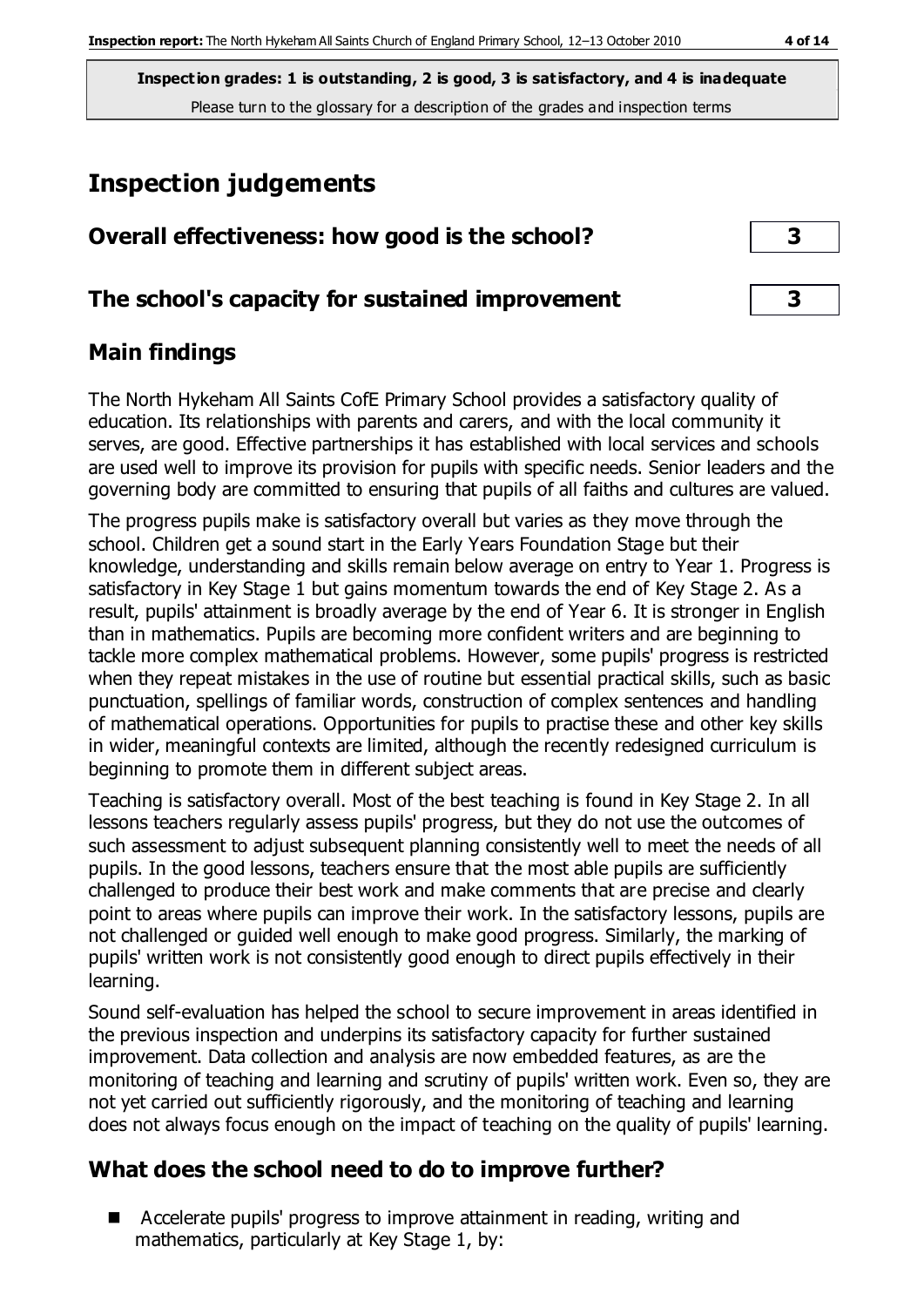- ensuring that routine and essential practical skills are firmly consolidated in literacy and numeracy sessions so that pupils are secure in their use
- planning regular opportunities for pupils to apply their key skills across the curriculum.
- Improve the quality of teaching and learning, especially at Key Stage 1, so that by July 2011, 75% is good or better by:
	- $-$  ironing out inconsistencies in the use of assessment
	- $-$  ensuring that planned lesson activities challenge all pupils to make the best possible progress, but particularly the most able pupils
	- giving consistently precise feedback in lessons and through marking to show pupils exactly how to improve their work.
- Strengthen the effectiveness of monitoring and evaluation by:
	- checking more rigorously the impact of teaching on pupils' learning and progress in lessons and in their written work
	- sharpening the focus of monitoring and evaluation findings on outcomes, in order to secure improvements in classroom practice.
- Up to 40% of the schools whose overall effectiveness is judged satisfactory may receive a monitoring visit by an Ofsted inspector before their next section 5 inspection.

## **Outcomes for individuals and groups of pupils 3**

Most pupils work steadily in lessons and are interested in their work. They behave well and work responsibly with their peers when asked to do so. Their enthusiasm for learning is greater in lessons where teachers present challenging and interesting tasks. In a Year 5 French lesson, for example, pupils responded well to the teacher's enthusiasm for the subject and most learnt rapidly to tell time of the day and name the days of the week with fluency and accuracy. More typically, however, teachers do not fully maximise possibilities for extending pupils' learning. For example, in a Key Stage 1 lesson, the use of natural materials and the outside environment in a writing task had limited success in eliciting exciting vocabulary from pupils because adults accepted superficial responses.

Children join Reception with skills and understanding that are below the levels expected for their age. Observations of lessons and pupils' work confirm that despite the unevenness of progress, attainment in Key Stage 2 is broadly average and rising, particularly in English. Pupils with special educational needs and/or disabilities, those learning English as an additional language and the Traveller pupils all make satisfactory progress in response to dedicated provision and good support.

Pupils feel safe at school and say so. They have a sound and improving

■ understanding of the need to stay healthy. Pupils are keen to play their part in the smooth running of the school by taking on responsibility for a range of small tasks in and around the premises. Their understanding of, and their contribution to, the wider community is not as strong. Pupils' sound acquisition of basic skills by the time they leave the school, their good social skills and their satisfactory attendance prepare them appropriately for the next stage of their education. They are keen to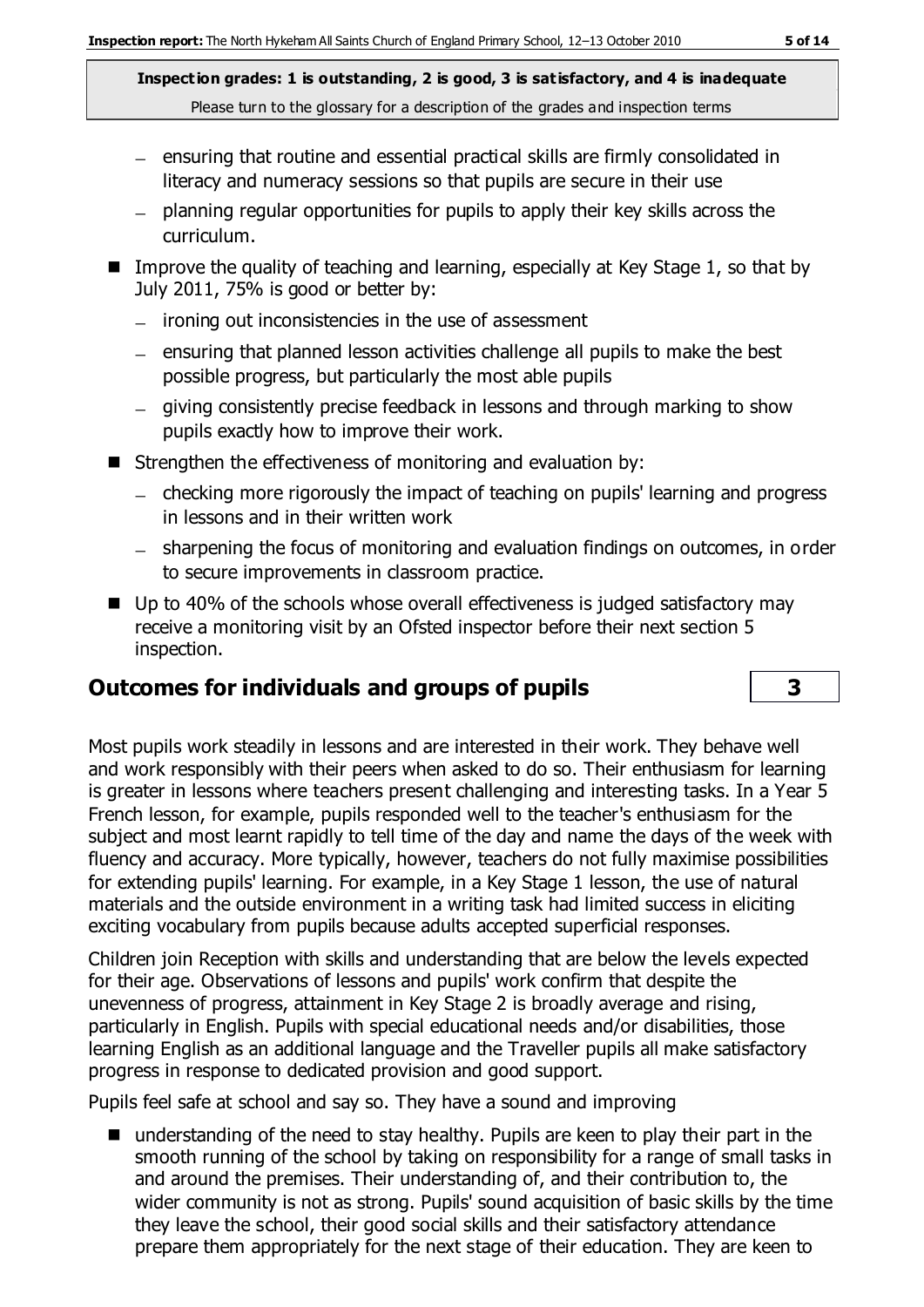reflect on their life experiences and actions, and to learn lessons for their future conduct. They have a strong sense right and wrong and bring it to bear on their engagement with different religious, ethnic and cultural groups.

| These are the grades for pupils' outcomes |  |
|-------------------------------------------|--|
|-------------------------------------------|--|

| Pupils' achievement and the extent to which they enjoy their learning                                                     |                |  |
|---------------------------------------------------------------------------------------------------------------------------|----------------|--|
| Taking into account:<br>Pupils' attainment <sup>1</sup>                                                                   | 3              |  |
| The quality of pupils' learning and their progress                                                                        | 3              |  |
| The quality of learning for pupils with special educational needs and/or disabilities<br>and their progress               | 3              |  |
| The extent to which pupils feel safe                                                                                      | $\overline{2}$ |  |
| Pupils' behaviour                                                                                                         | $\overline{2}$ |  |
| The extent to which pupils adopt healthy lifestyles                                                                       | 3              |  |
| The extent to which pupils contribute to the school and wider community                                                   | 3              |  |
| The extent to which pupils develop workplace and other skills that will contribute to<br>their future economic well-being |                |  |
| Taking into account:<br>Pupils' attendance <sup>1</sup>                                                                   | 3              |  |
| The extent of pupils' spiritual, moral, social and cultural development                                                   | $\mathbf{2}$   |  |

<sup>1</sup> The grades for attainment and attendance are: 1 is high; 2 is above average; 3 is broadly average; and 4 is low

#### **How effective is the provision?**

The quality of teaching observed during the inspection ranged from satisfactory to good. In most lessons, teachers maintain pupils' interest by giving them worthwhile work to do. The interactive whiteboards are used well to illustrate ideas teachers want pupils to learn. The additional adults are judiciously deployed to maximise their support for those pupils who have been identified as having short- or long-term additional needs, ensuring that they make progress in line with their peers. In the better lessons, teachers have high expectations of all pupils, focus on checking pupils' work closely during the lesson, and comment clearly on pupils' ongoing learning. There is not yet enough of such good practice. Although some examples of effective marking were seen, it is not always helpful in guiding pupils to the next steps in their learning.

The curriculum is adequately matched to pupils' needs and interests. Recent developments are beginning to offer a wider and more relevant set of learning skills and opportunities across the curriculum whilst maintaining a focus on improving basic skills, but the impact on pupils' progress is yet to be fully seen. The range of extra-curricular activities offered, educational visits and visitors to school add to pupils' learning and enjoyment.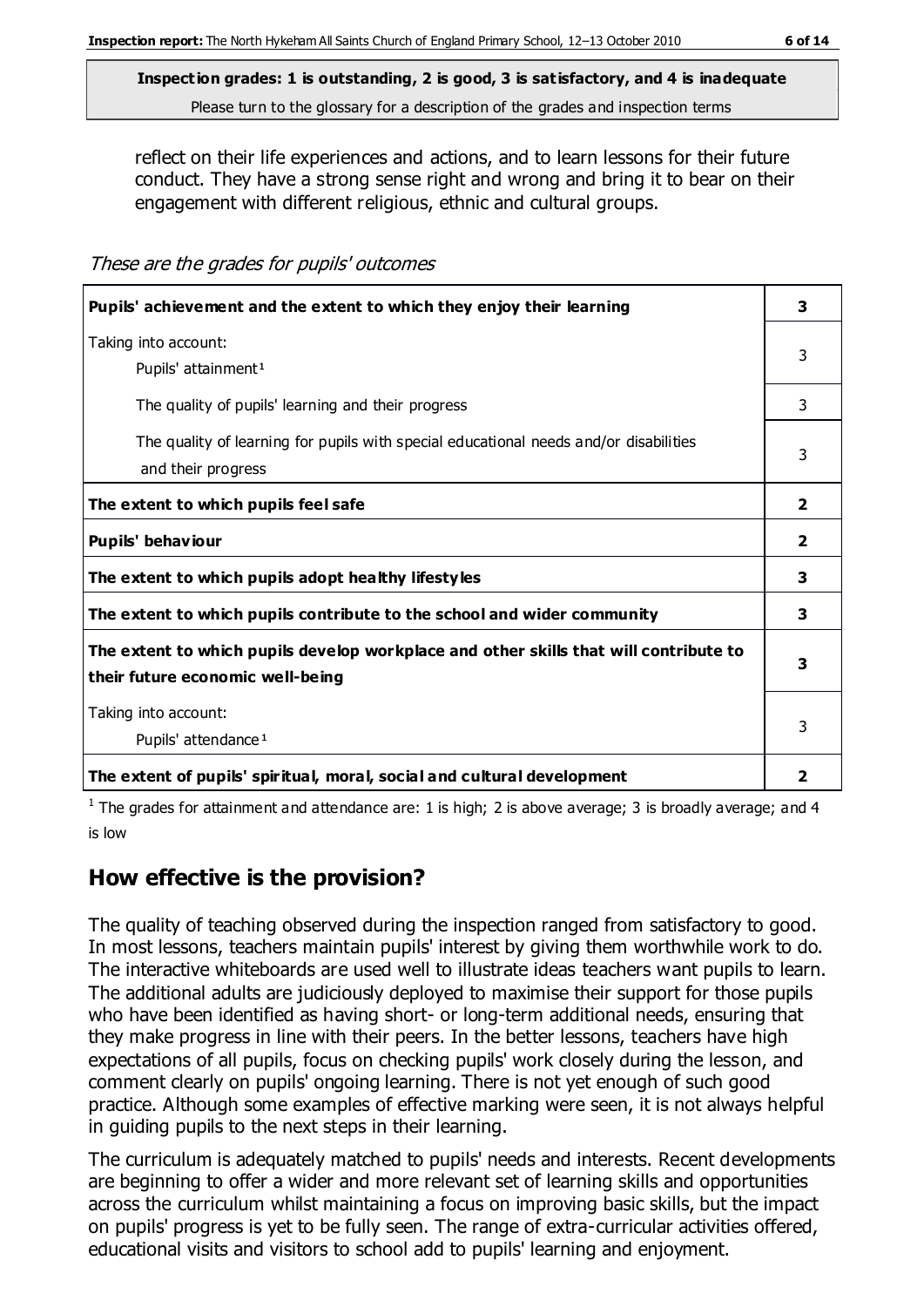Pastoral care is well established and successfully supports pupils with identified needs. Staff trained in counselling provide a listening ear to those who would benefit from confidential, individual guidance. Strong links with external agencies, including the Traveller Education Service, have effectively assisted the school to ensure that vulnerable pupils overcome barriers to their education and well-being. The school's actions have resulted in improved attendance and better outcomes in terms of pupils' behaviour, confidence and achievement. Induction arrangements are working well and ensure a smooth transition for Year 6 pupils when they move on to secondary school.

These are the grades for the quality of provision

| The quality of teaching                                                                                    |  |
|------------------------------------------------------------------------------------------------------------|--|
| Taking into account:<br>The use of assessment to support learning                                          |  |
| The extent to which the curriculum meets pupils' needs, including, where relevant,<br>through partnerships |  |
| The effectiveness of care, guidance and support                                                            |  |

#### **How effective are leadership and management?**

The school's current priorities for development, such as improving pupils' achievement at Key Stage 1, reflect senior leaders' commitment to continuing improvement. This commitment extends to improving pupils' personal development, where the school has achieved some success since the previous inspection. Targets set are becoming increasingly challenging and reflect the school's determination to improve standards. A range of data is collected, analysed to monitor pupils' progress, both individually and in groups, and used to identify the pupils who would benefit most from additional support. However, the checking of teaching and learning is not always sufficiently focused on pupils' progress in lessons and in their written work. Occasionally, this results in the school gaining a generous view of teaching quality. The effectiveness of the governing body is satisfactory. They provide support and have a broadly accurate knowledge of the school's strengths and weaknesses, but do not always challenge the school's leaders enough to detail the scale of the weaknesses or the reasons behind them.

Relationships with parents and carers are positive; they are kept regularly informed about their children's progress and the work of the school. Good use is made of local partnerships to enhance the school's own provision for the small groups of pupils' who are learning English as an additional language and the Traveller pupils. The school tackles any racial discrimination promptly and ensures that no pupils are disadvantaged. Safeguarding procedures are effective and met all statutory requirements at the time of the inspection. They are modelled on good practice and staff are fully trained in their use and apply them consistently to ensure pupils' well-being. The school is a harmonious place. A clear action plan to promote community cohesion has been partially implemented, but the impact of many of the actions the school has already taken is yet to be ascertained.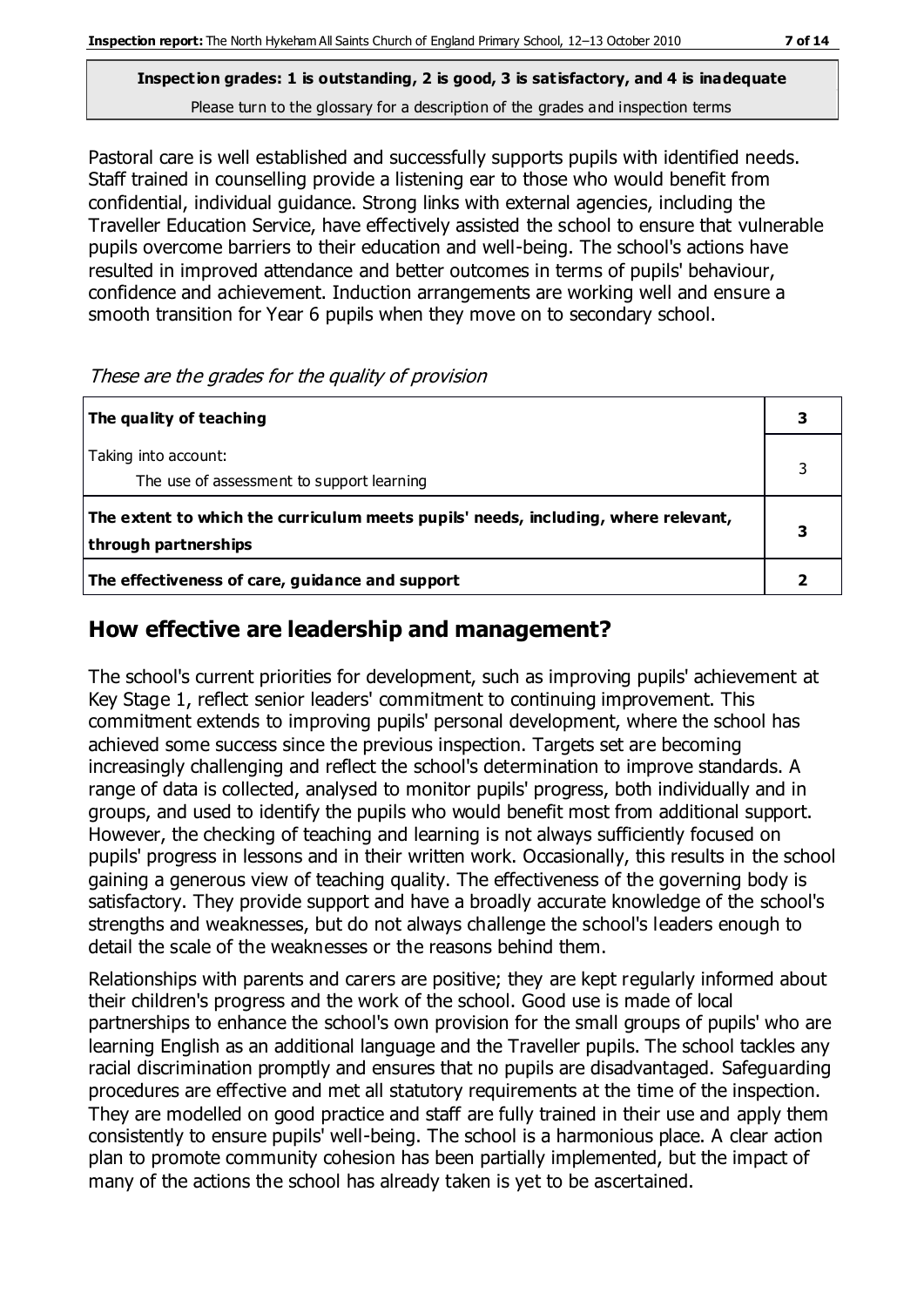**Inspection grades: 1 is outstanding, 2 is good, 3 is satisfactory, and 4 is inadequate**

Please turn to the glossary for a description of the grades and inspection terms

These are the grades for leadership and management

| The effectiveness of leadership and management in embedding ambition and driving<br>improvement                                                                  |                |
|------------------------------------------------------------------------------------------------------------------------------------------------------------------|----------------|
| Taking into account:<br>The leadership and management of teaching and learning                                                                                   | 3              |
| The effectiveness of the governing body in challenging and supporting the<br>school so that weaknesses are tackled decisively and statutory responsibilities met | 3              |
| The effectiveness of the school's engagement with parents and carers                                                                                             | $\mathbf{2}$   |
| The effectiveness of partnerships in promoting learning and well-being                                                                                           | $\overline{2}$ |
| The effectiveness with which the school promotes equality of opportunity and tackles<br>discrimination                                                           | 3              |
| The effectiveness of safeguarding procedures                                                                                                                     | $\overline{2}$ |
| The effectiveness with which the school promotes community cohesion                                                                                              | 3              |
| The effectiveness with which the school deploys resources to achieve value for money                                                                             | 3              |

#### **Early Years Foundation Stage**

Most children make satisfactory progress from their starting points on entry to Reception. They make steady gains in their knowledge and understanding of letters and the sounds they make. Children settle quickly to the routines and learn to behave well. They are keen to join in, particularly in practical activities which offer them some independence. They move around safely and relate well to each other. Planning caters for all areas of learning and steps are being undertaken to improve the outdoor provision to ensure that it fully supports children's learning. Whereas planned activities meet the needs of most pupils, the more able children are not always challenged to achieve their best. During the inspection, children were seen to enjoy counting and taking on different roles in the home corner. Adults intervene to promote children's communication skills; often they do this well. Occasionally children do not get enough time to respond and this restricts their opportunities to develop talking skills. Children are observed closely and assessed regularly. Leaders remain focused on improving children's progress in all areas of learning. The annual assessments at the end of Reception clearly show that children's progress has been gradually improving over the last three years, particularly in their communication and literacy skills.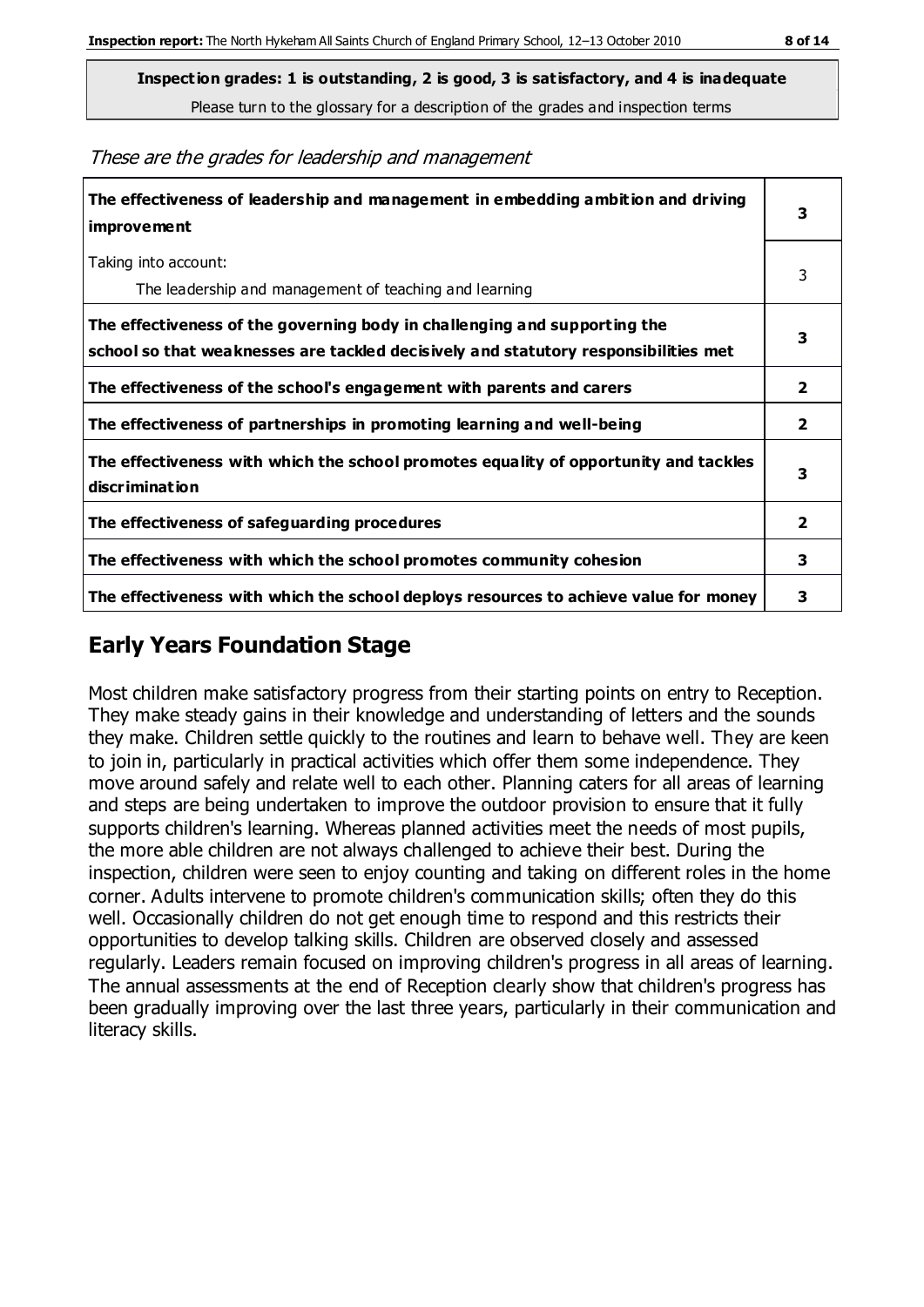**Inspection grades: 1 is outstanding, 2 is good, 3 is satisfactory, and 4 is inadequate**

Please turn to the glossary for a description of the grades and inspection terms

These are the grades for the Early Years Foundation Stage

| <b>Overall effectiveness of the Early Years Foundation Stage</b>                      |  |
|---------------------------------------------------------------------------------------|--|
| Taking into account:<br>Outcomes for children in the Early Years Foundation Stage     |  |
| The quality of provision in the Early Years Foundation Stage                          |  |
| The effectiveness of leadership and management of the Early Years Foundation<br>Stage |  |

### **Views of parents and carers**

Just over one in five parents and carers returned their questionnaires; this is below average. Of those who responded, the vast majority are satisfied with the school's provision, particularly in ensuring that their children are kept safe and that they enjoy being at school. The vast majority also believe that their children make enough progress at school, and that teaching, and leadership and management are good. Although inspectors judged that there are some strengths in all three areas, the recommendations made in this report also reflect weaknesses in each area.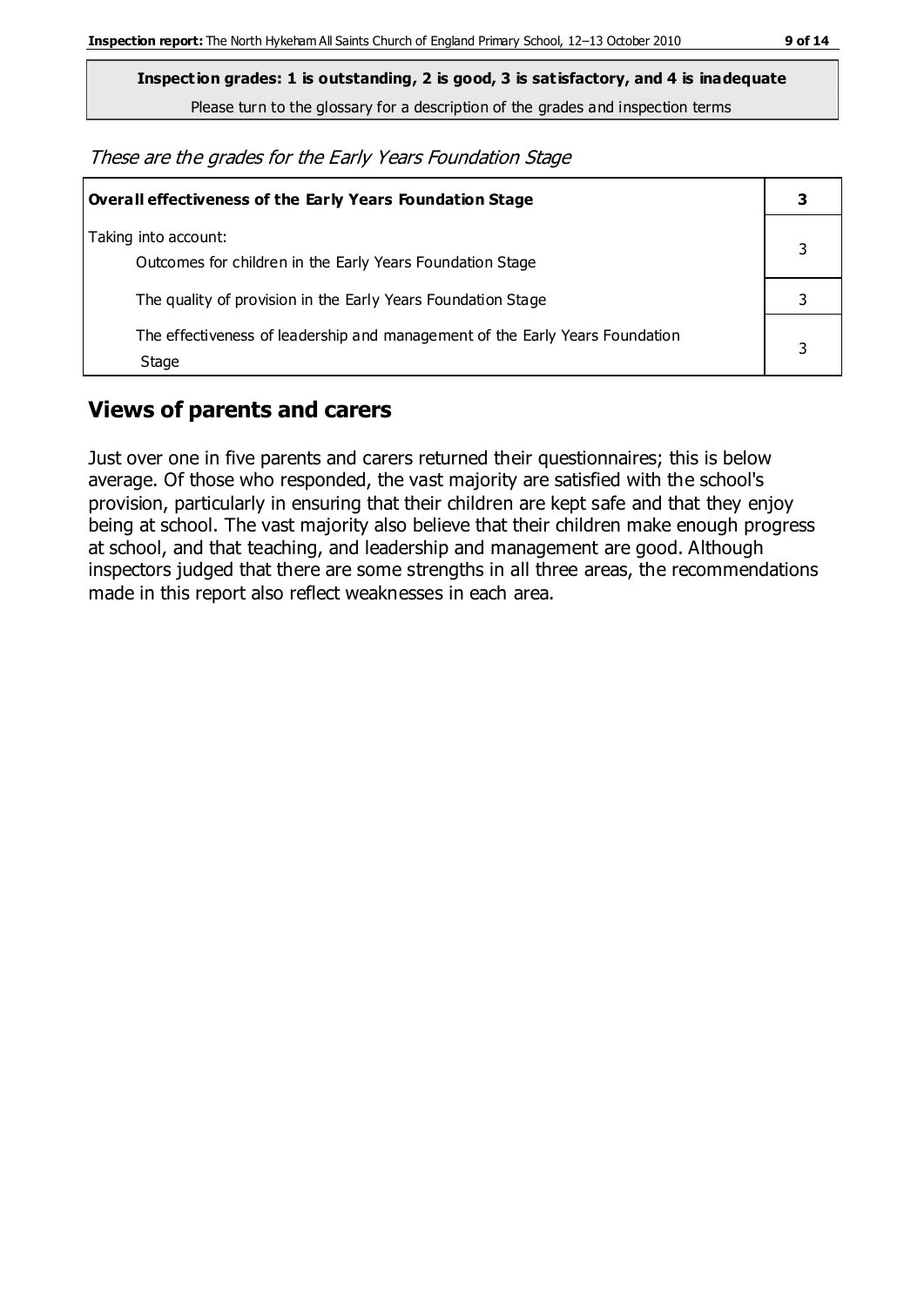#### **Responses from parents and carers to Ofsted's questionnaire**

Ofsted invited all the registered parents and carers of pupils registered at The North Hykeham All Saints Church of England Primary School to complete a questionnaire about their views of the school.

In the questionnaire, parents and carers were asked to record how strongly they agreed with 13 statements about the school. The inspection team received 35 completed questionnaires by the end of the on-site inspection. In total, there are 164 pupils registered at the school.

| <b>Statements</b>                                                                                                                                                                                                                                       | <b>Strongly</b><br>agree |               | <b>Agree</b>   |               | <b>Disagree</b> |               | <b>Strongly</b><br>disagree |               |
|---------------------------------------------------------------------------------------------------------------------------------------------------------------------------------------------------------------------------------------------------------|--------------------------|---------------|----------------|---------------|-----------------|---------------|-----------------------------|---------------|
|                                                                                                                                                                                                                                                         | <b>Total</b>             | $\frac{0}{0}$ | <b>Total</b>   | $\frac{0}{0}$ | <b>Total</b>    | $\frac{0}{0}$ | <b>Total</b>                | $\frac{1}{2}$ |
| My child enjoys school                                                                                                                                                                                                                                  | 28                       | 80            | $\overline{7}$ | 20            | 0               | 0             | $\mathbf 0$                 | $\mathbf 0$   |
| The school keeps my child<br>safe                                                                                                                                                                                                                       | 28                       | 80            | 7              | 20            | 0               | 0             | $\mathbf 0$                 | $\mathbf 0$   |
| My school informs me about<br>my child's progress                                                                                                                                                                                                       | 18                       | 51            | 15             | 43            | 1               | 3             | $\mathbf 0$                 | $\mathbf 0$   |
| My child is making enough<br>progress at this school                                                                                                                                                                                                    | 20                       | 57            | 13             | 37            | 1               | 3             | $\mathbf 0$                 | $\mathbf 0$   |
| The teaching is good at this<br>school                                                                                                                                                                                                                  | 20                       | 57            | 14             | 40            | 0               | 0             | 0                           | $\mathbf 0$   |
| The school helps me to<br>support my child's learning                                                                                                                                                                                                   | 20                       | 57            | 12             | 34            | 2               | 6             | $\mathbf 0$                 | $\mathbf 0$   |
| The school helps my child to<br>have a healthy lifestyle                                                                                                                                                                                                | 24                       | 69            | 11             | 31            | 0               | $\mathbf 0$   | $\mathbf 0$                 | $\mathbf 0$   |
| The school makes sure that<br>my child is well prepared for<br>the future (for example<br>changing year group,<br>changing school, and for<br>children who are finishing<br>school, entering further or<br>higher education, or entering<br>employment) | 15                       | 43            | 13             | 37            | 1               | 3             | $\mathbf 0$                 | $\mathbf 0$   |
| The school meets my child's<br>particular needs                                                                                                                                                                                                         | 24                       | 69            | 9              | 26            | 1               | 3             | $\mathbf 0$                 | $\mathbf 0$   |
| The school deals effectively<br>with unacceptable behaviour                                                                                                                                                                                             | 17                       | 49            | 13             | 37            | 3               | 9             | 0                           | 0             |
| The school takes account of<br>my suggestions and concerns                                                                                                                                                                                              | 21                       | 60            | 13             | 37            | 0               | $\pmb{0}$     | 0                           | $\mathbf{0}$  |
| The school is led and<br>managed effectively                                                                                                                                                                                                            | 19                       | 54            | 15             | 43            | $\pmb{0}$       | $\mathbf 0$   | $\mathbf 0$                 | $\mathbf 0$   |
| Overall, I am happy with my<br>child's experience at this<br>school                                                                                                                                                                                     | 24                       | 69            | 11             | 31            | $\pmb{0}$       | 0             | $\mathbf 0$                 | $\mathbf 0$   |

The table above summarises the responses that parents and carers made to each statement. The percentages indicate the proportion of parents and carers giving that response out of the total number of completed questionnaires. Where one or more parents and carers chose not to answer a particular question, the percentages will not add up to 100%.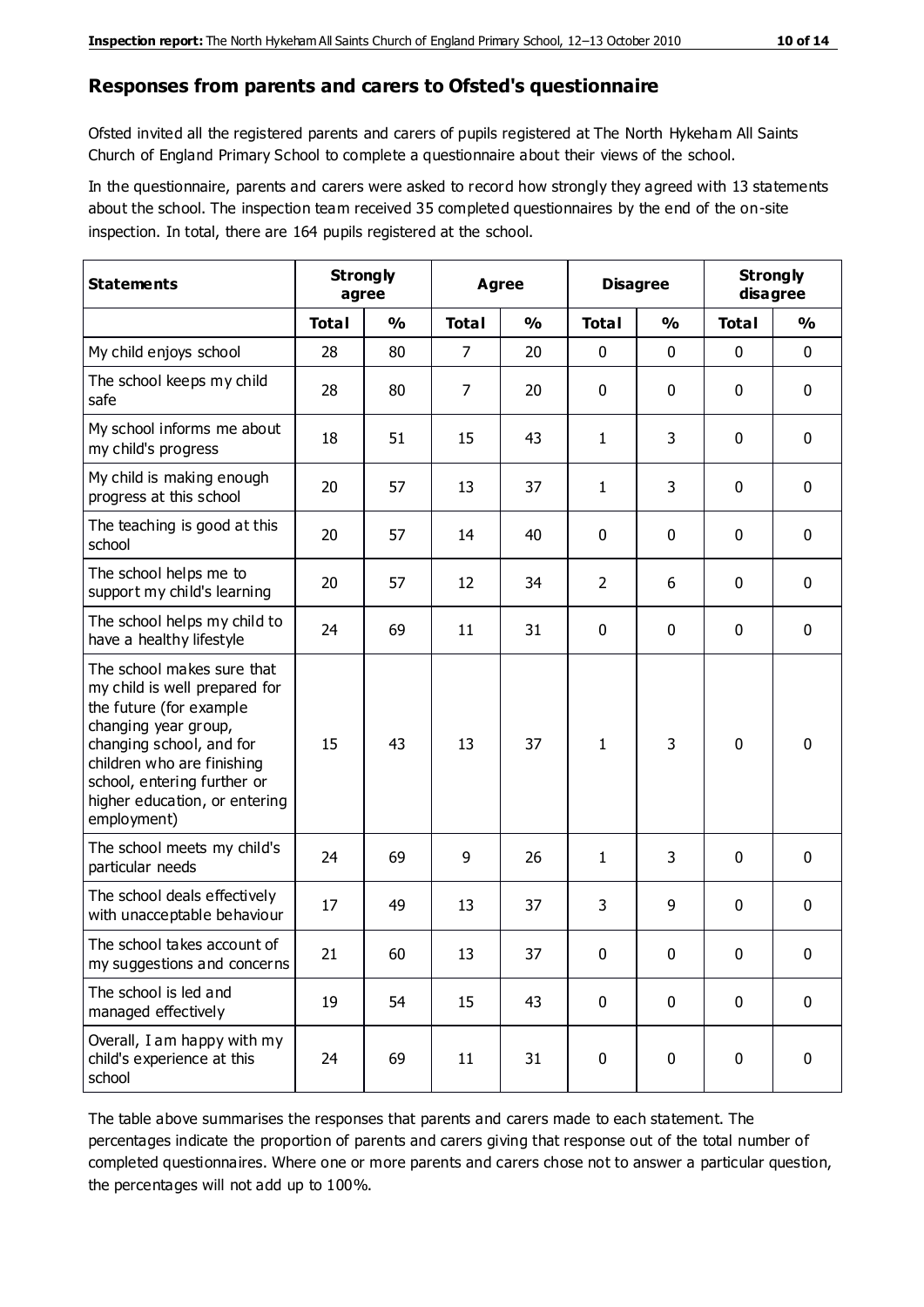## **Glossary**

| Grade   | <b>Judgement</b> | <b>Description</b>                                                                                                                                                                                                            |
|---------|------------------|-------------------------------------------------------------------------------------------------------------------------------------------------------------------------------------------------------------------------------|
| Grade 1 | Outstanding      | These features are highly effective. An outstanding school<br>provides exceptionally well for all its pupils' needs.                                                                                                          |
| Grade 2 | Good             | These are very positive features of a school. A school that<br>is good is serving its pupils well.                                                                                                                            |
| Grade 3 | Satisfactory     | These features are of reasonable quality. A satisfactory<br>school is providing adequately for its pupils.                                                                                                                    |
| Grade 4 | Inadequate       | These features are not of an acceptable standard. An<br>inadequate school needs to make significant improvement<br>in order to meet the needs of its pupils. Ofsted inspectors<br>will make further visits until it improves. |

#### **What inspection judgements mean**

#### **Overall effectiveness of schools**

|                       | Overall effectiveness judgement (percentage of schools) |      |                     |                   |
|-----------------------|---------------------------------------------------------|------|---------------------|-------------------|
| <b>Type of school</b> | <b>Outstanding</b>                                      | Good | <b>Satisfactory</b> | <b>Inadequate</b> |
| Nursery schools       | 58                                                      | 36   | 4                   | $\overline{2}$    |
| Primary schools       | 8                                                       | 43   | 40                  | 9                 |
| Secondary schools     | 10                                                      | 35   | 42                  | 13                |
| Sixth forms           | 13                                                      | 39   | 45                  | 3                 |
| Special schools       | 33                                                      | 42   | 20                  | 4                 |
| Pupil referral units  | 18                                                      | 40   | 29                  | 12                |
| All schools           | 11                                                      | 42   | 38                  | 9                 |

New school inspection arrangements were introduced on 1 September 2009. This means that inspectors now make some additional judgements that were not made previously.

The data in the table above are for the period 1 September 2009 to 31 March 2010 and are the most recently published data available (see **[www.ofsted.gov.uk](http://www.ofsted.gov.uk/)**). Please note that the sample of schools inspected during the autumn and spring terms 2009/10 was not representative of all schools nationally, as weaker schools are inspected more frequently than good or outstanding schools.

Percentages are rounded and do not always add exactly to 100. Secondary school figures include those that have sixth forms, and sixth form figures include only the data specifically for sixth form inspection judgements.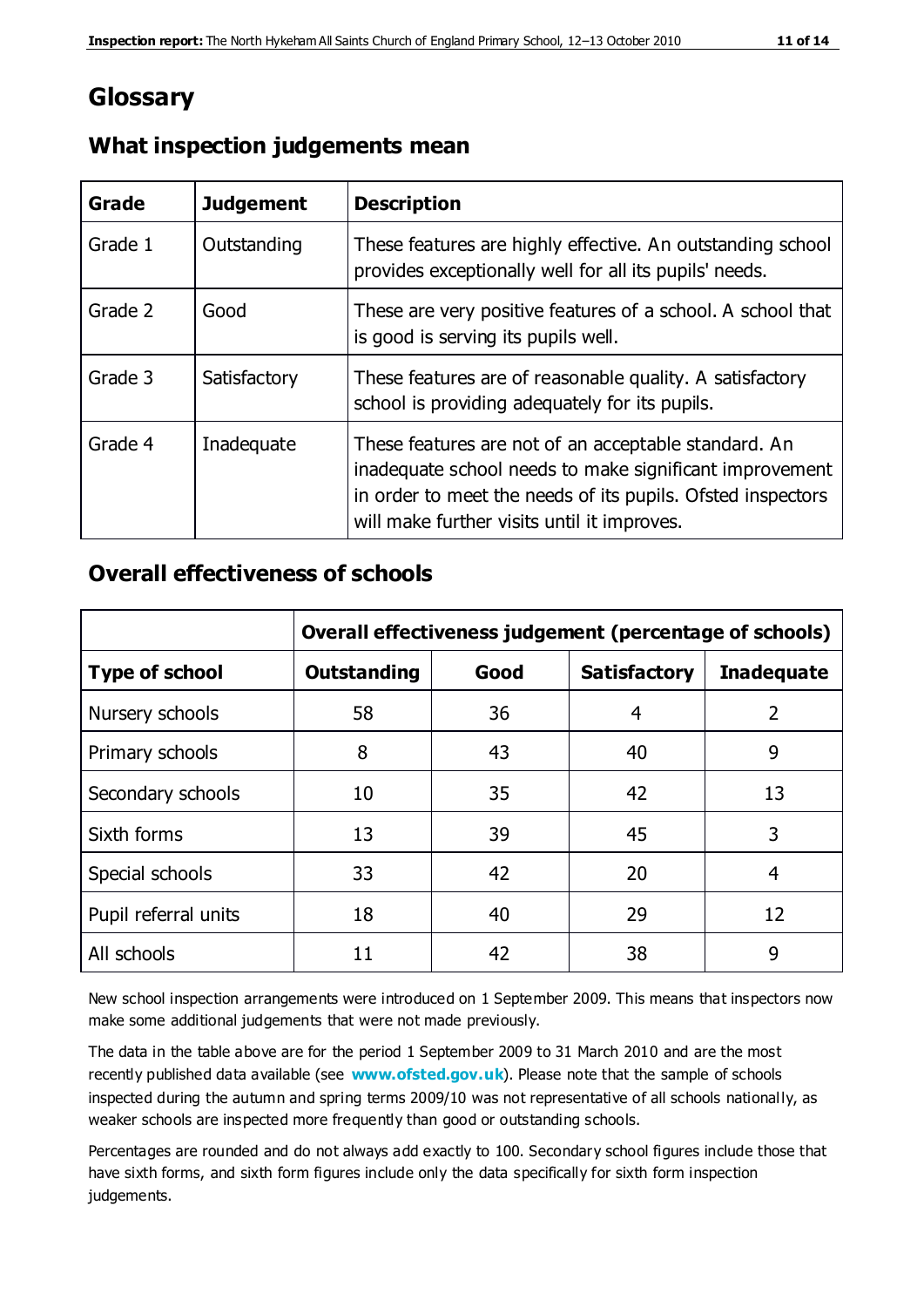## **Common terminology used by inspectors**

| Achievement:               | the progress and success of a pupil in their learning,<br>development or training.                                                                                                                                                          |  |  |
|----------------------------|---------------------------------------------------------------------------------------------------------------------------------------------------------------------------------------------------------------------------------------------|--|--|
| Attainment:                | the standard of the pupils' work shown by test and<br>examination results and in lessons.                                                                                                                                                   |  |  |
| Capacity to improve:       | the proven ability of the school to continue<br>improving. Inspectors base this judgement on what<br>the school has accomplished so far and on the quality<br>of its systems to maintain improvement.                                       |  |  |
| Leadership and management: | the contribution of all the staff with responsibilities,<br>not just the headteacher, to identifying priorities,<br>directing and motivating staff and running the school.                                                                  |  |  |
| Learning:                  | how well pupils acquire knowledge, develop their<br>understanding, learn and practise skills and are<br>developing their competence as learners.                                                                                            |  |  |
| Overall effectiveness:     | inspectors form a judgement on a school's overall<br>effectiveness based on the findings from their<br>inspection of the school. The following judgements,<br>in particular, influence what the overall effectiveness<br>judgement will be. |  |  |
|                            | The school's capacity for sustained<br>improvement.                                                                                                                                                                                         |  |  |
|                            | Outcomes for individuals and groups of pupils.                                                                                                                                                                                              |  |  |
|                            | The quality of teaching.                                                                                                                                                                                                                    |  |  |
|                            | The extent to which the curriculum meets<br>pupils' needs, including, where relevant,<br>through partnerships.                                                                                                                              |  |  |
|                            | The effectiveness of care, guidance and<br>support.                                                                                                                                                                                         |  |  |
| Progress:                  | the rate at which pupils are learning in lessons and<br>over longer periods of time. It is often measured by<br>comparing the pupils' attainment at the end of a key                                                                        |  |  |

stage with their attainment when they started.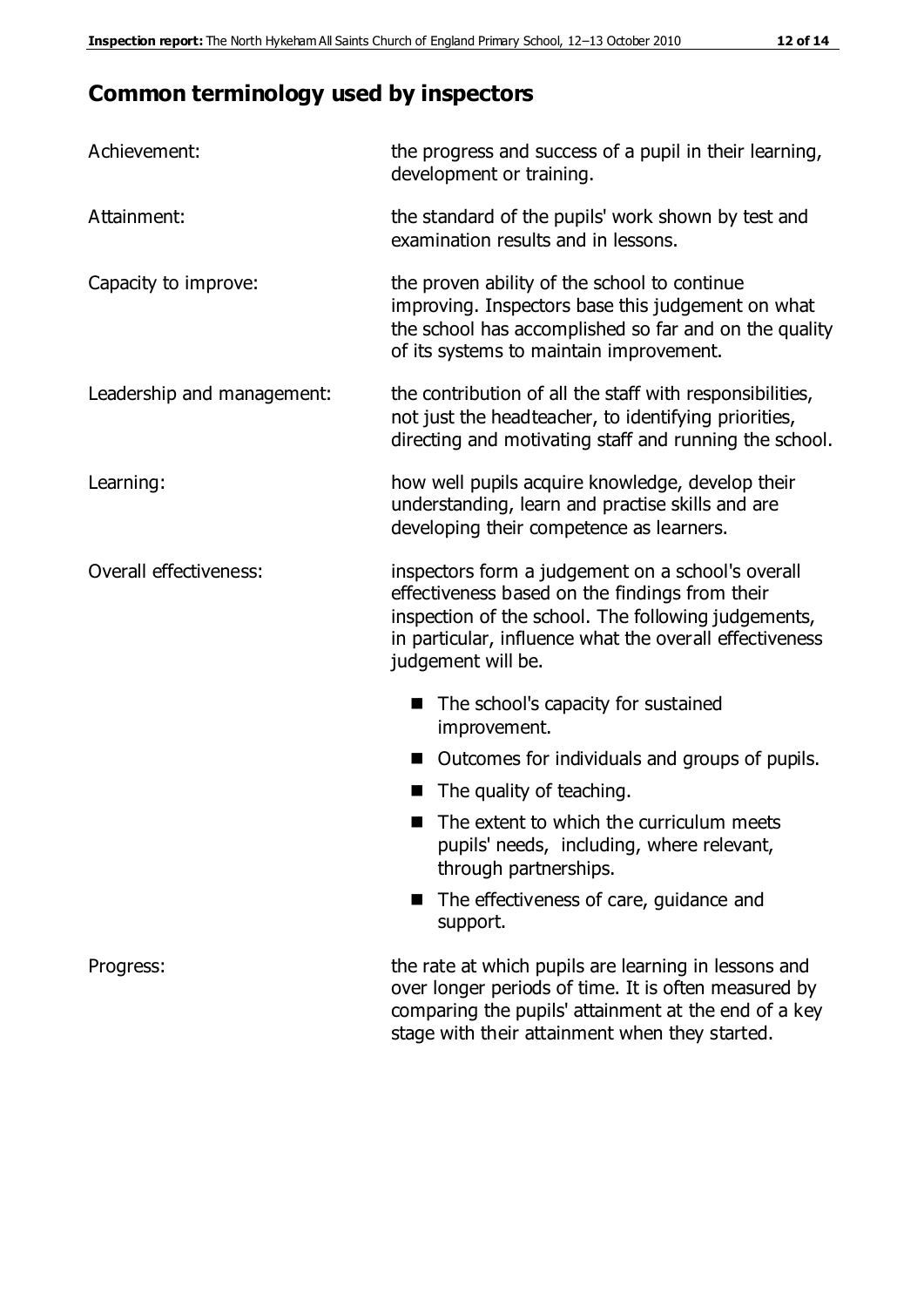#### **This letter is provided for the school, parents and carers to share with their children. It describes Ofsted's main findings from the inspection of their school.**

14 October 2010

#### Dear Pupils

#### **Inspection of The North Hykeham All Saints Church of England Primary School, Lincoln, LN6 9AB**

Thank you for welcoming us to your school. We enjoyed talking to you and looking at your work in classrooms and around the school. We judged your school to be satisfactory. Like all other satisfactory schools, your school does some things well and there are some things it could do better.

Here are some of the things the team found out about your school.

Most of you make satisfactory progress, but as you move through the school your progress gets better.

Teaching is satisfactory overall, but we found many good lessons in Key Stage 2 classes.

You behave well in lessons, and in and around the school.

You say you enjoy being at school and feel safe. Your parents and carers agree with your views.

Adults take good care of you.

You like being helpful to adults in the school.

To improve the school further, the adults in charge should make sure that:

- you make faster progress in reading, writing and mathematics, particularly those of you who are in Key Stage 1
- teachers provide you with more good lessons to improve your progress, particularly for those who are capable of doing more demanding work
- senior leaders check more carefully the progress you make in lessons and in your written work.

We are sure you can also help your school by working harder. What about asking your parents to help with your work at home?

Yours sincerely

Krishan Sharma

Lead inspector